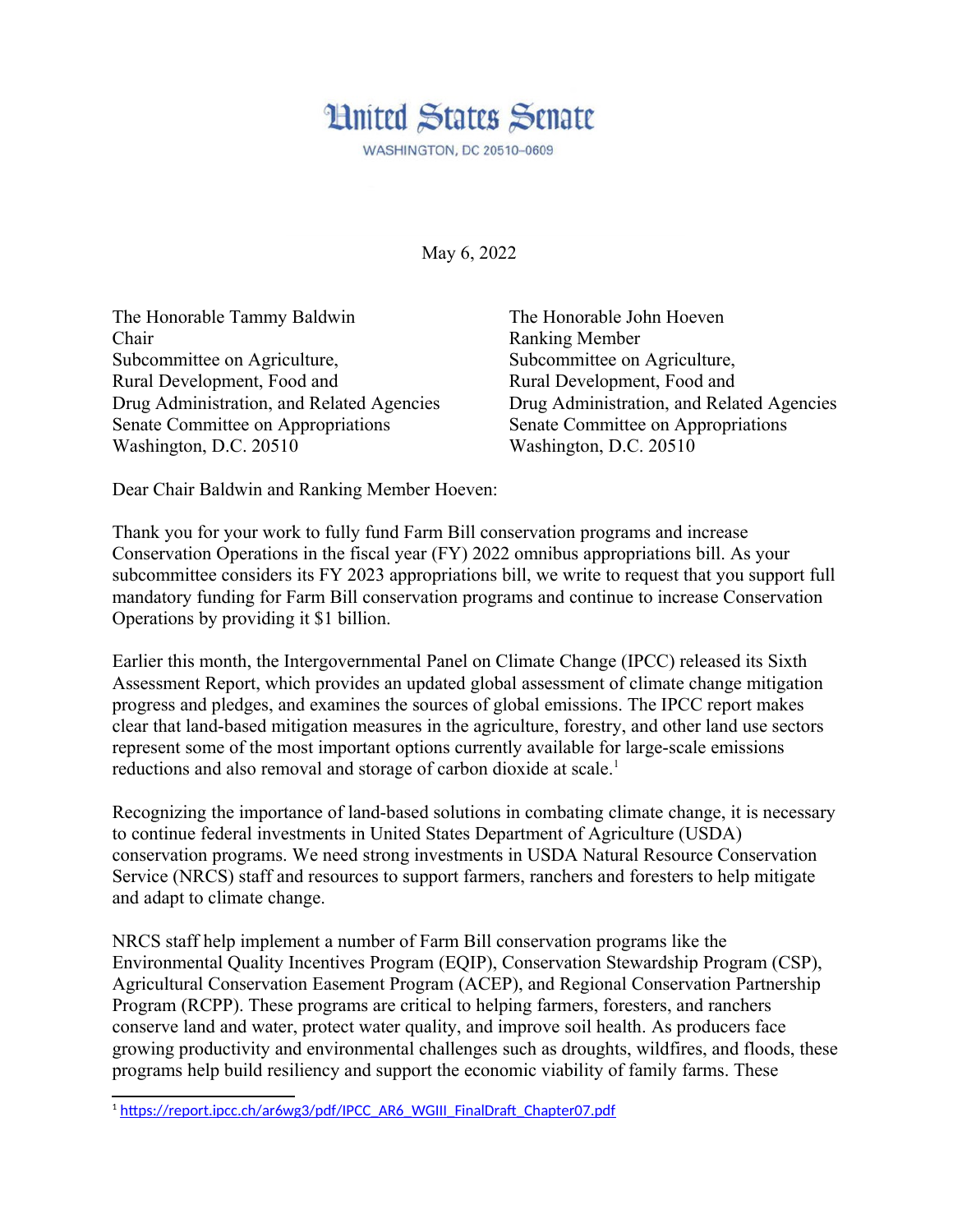programs also help producers implement climate-smart conservation practices and enhance productivity. Maintaining full mandatory funding, as authorized in the 2018 Farm Bill, will keep working farms and ranches productive and benefit the environment.

NRCS field staff are invaluable resources for farmers and ranchers across the country, providing direct technical assistance and planning support for those interested in enrolling in the aforementioned programs. USDA's ability to deliver conservation programs depends heavily on this on-the-ground technical assistance, or conservation technical assistance (CTA). CTA provides landowners with unique, location-specific solutions so farmers and ranchers can implement conservation practices on their lands, while providing accountability to ensure maximum return on the public investment. It is critical that NRCS offices are well-staffed to best serve our country's producers and foresters so that we may better mitigate and adapt to climate change. Less than adequate funding for technical assistance and staffing would severely limit farmers and ranchers' abilities to build soil health, protect water quality, create and maintain habitat for threatened, endangered, or economically important fish and wildlife, and prepare for and manage drought and flooding.

Again, we urge you to fully fund Farm Bill conservation programs and increase funding for Conservation Operations to \$1 billion so our farmers, ranchers, and foresters can be part of the climate solution.

Sincerely,

Michael F. Bennet United States Senator

Terou

Debbie Stabenow United States Senator

Christopher S. Murphy United States Senator

Christopher A. Coons United States Senator

Tim Kaine United States Senator

Robert P. Casey, Jr. United States Senator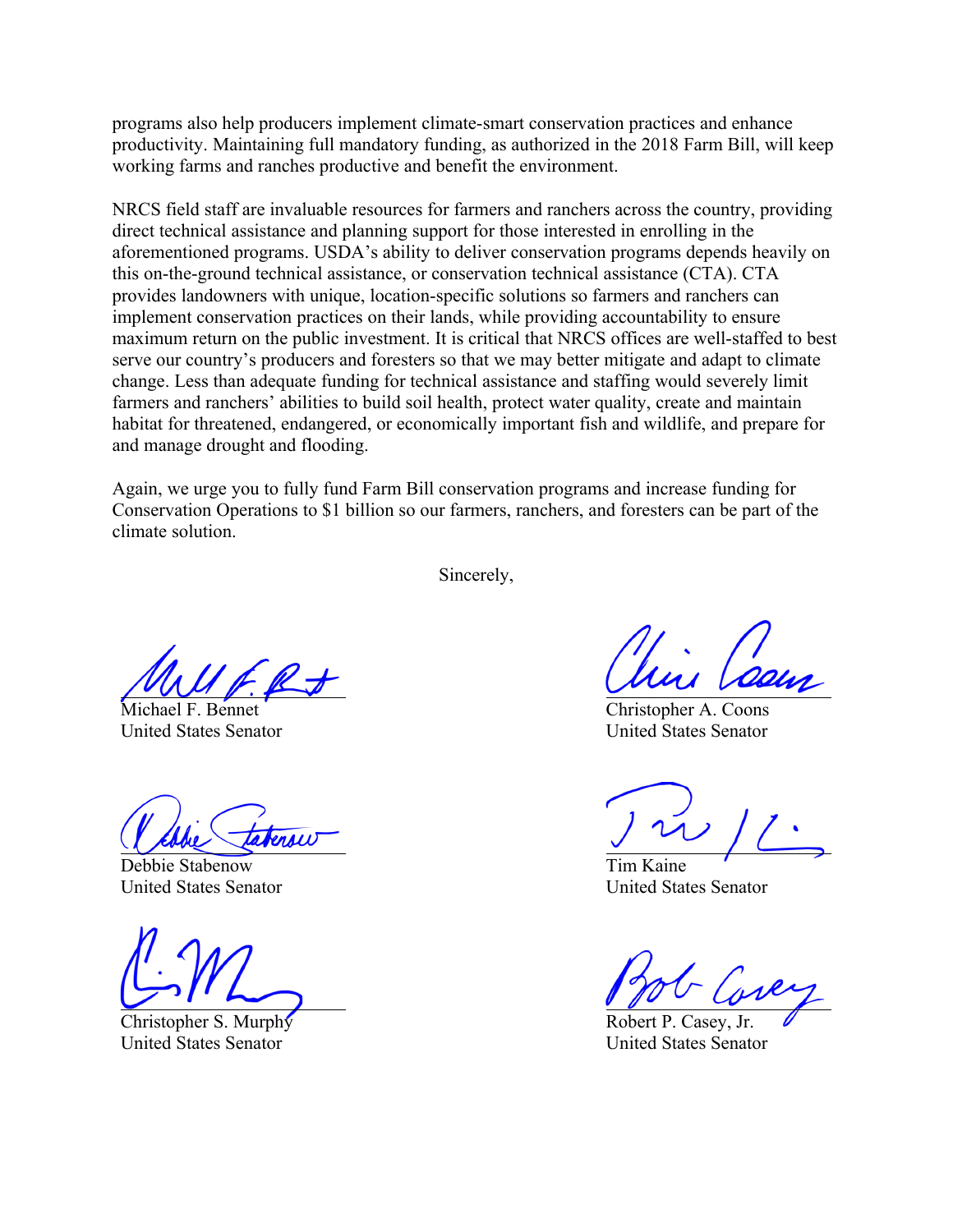erdin

Benjamin L. Cardin United States Senator

Angus S. King, Jr.

United States Senator

Thomas R. Carper United States Senator

Tammy Orckworth

United States Senator

John Hickenlooper United States Senator

Broun

Sherrod Brown United States Senator

ءا

Amy Klobuchar United States Senator

Dianne Feinstein United States Senator

Cory A. Booker United States Senator

Chris Van Hollen United States Senator

Bernard Sanders United States Senator

 $R.145WR$ 

Raphael G. Warnock United States Senator